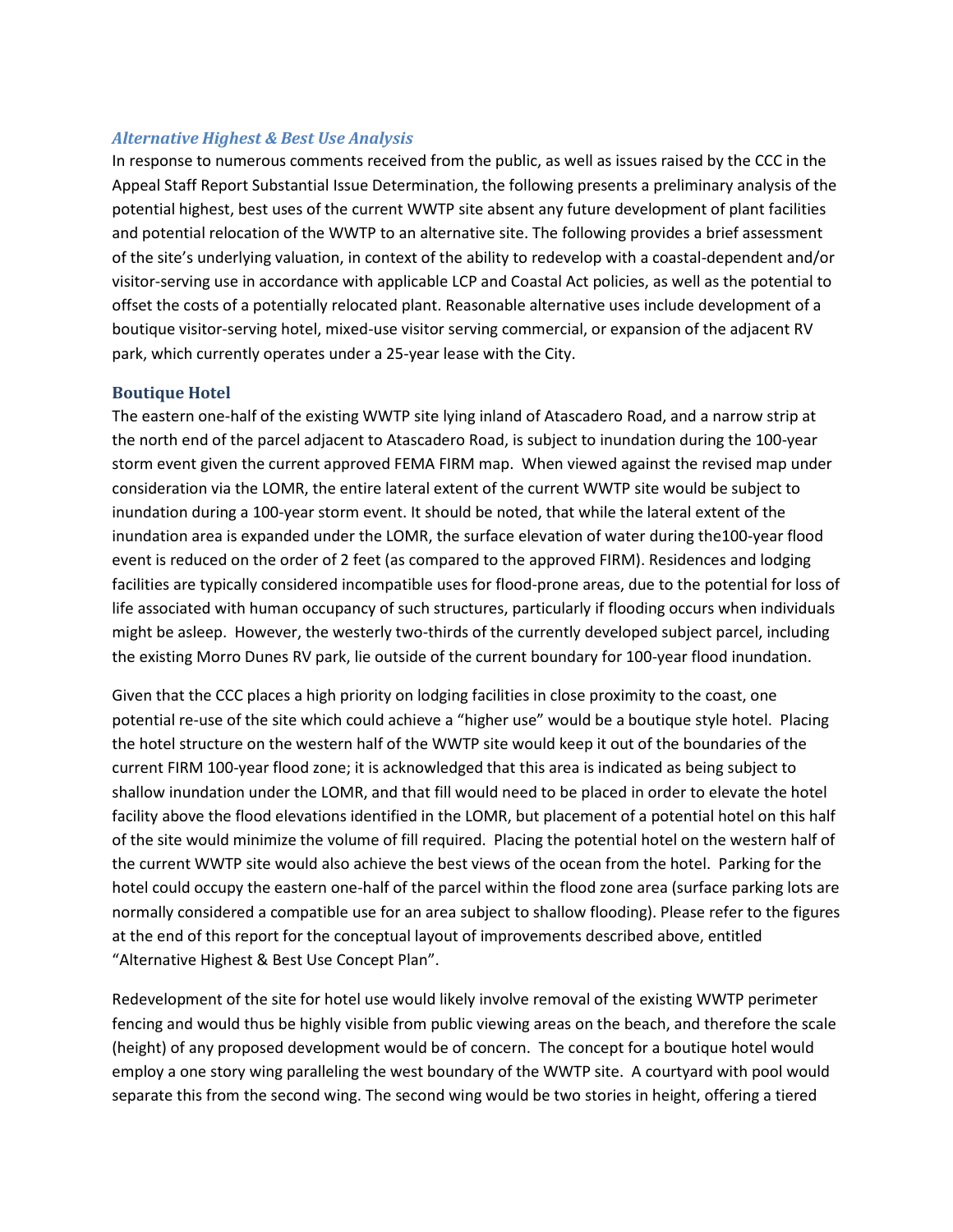effect from views along the beach, and affording second floor rooms with ocean views. First floor rooms would look out into the courtyard.

The area dedicated to parking would be approximately 110,000 square feet in area. This is sufficient to provide parking for between 270-320 vehicles. Parking would be hidden from view of people on the beach in this configuration, and parking not needed for the hotel facility could be made available as beach access parking to the public.

The area of the site available for the hotel would be approximately 75,000 square feet. The front wing could hold reception, lobby, and up to approximately 30 rooms (500 square feet apiece) in the one-story format. The rear wing (2-stories) could hold between 60 and 90 rooms, ranging in size from 500 to 600 square feet apiece. A 120 room hotel would demand approximately 420-132 parking spaces, leaving at least 450-approximately 140 parking spaces available for beach access use. Figure 4 shows a conceptual layout of a hotel facility.

In order to provide an approximate valuation for a theoretical boutique hotel on the current WWTP property, Dudek used a formula employed by real estate brokers in the hotel/resort industry. The formula provides an approximate value of the property for the purpose of establishing a market value pricing for the hotel development. The "Rule-of-Thumb" formula provided by Hotel Brokers International for a limited service hotel is: (\$700)x(Average Daily Rate)x(Number of Rooms). For hotels in the 100-200 room range, the maximum variation in value derived from the formula as compared to actual market value is estimated in the \$500,000 range.

Dudek compiled published room rate data for eight (8) motels currently operating in Morro Bay. The motels each employ a sliding rate structure, with lowest room rates in January through March; second lowest rates September through December; next highest rates in April-June; and, highest rates in July-August. To arrive at a composite average daily rate per facility, Dudek developed a spreadsheet. The spreadsheet in Appendix X calculates the average room rate for each facility on a monthly basis (using published seasonal rates), sums these monthly averages together for each facility, and divides by twelve total months for each facility. The result is a single average daily rate for each of the eight facilities.

Dudek next performed research on the average occupancy rate for area motel facilities. San Luis Obispo County has published a finding indicating a San Luis Obispo County-Wide lodging facility occupancy rate of 64% [\(http://www.sanluisobispocounty.com/media/facts-figures/\)](http://www.sanluisobispocounty.com/media/facts-figures/). In addition, the City of Morro Bay Transient Occupancy Summary for fiscal year 2010/2011 and through November 2011/2012 (Appendix X) reports an average motel occupancy rate of 52.5%. However, the Coastal Commission staff report for the Front Street Inn Conversion (1140 Front Street, Morro Bay) in January 2009 cited an average Morro Bay lodging facility occupancy rate of 73% based on the four (4) overnight, visitor-serving facilities located along the Embarcadero at that time (additional overnight facilities along the Embarcadero have since been constructed). Because the 73% occupancy rate reported in the 2009 Coastal Commission staff report was specific to lodging facilities located along the Embarcadero in proximity to the shoreline and is the most conservative average occupancy rate documented for the City of Morro Bay, Dudek used it in our average daily rate analysis. The average daily rate derived from the published rates was then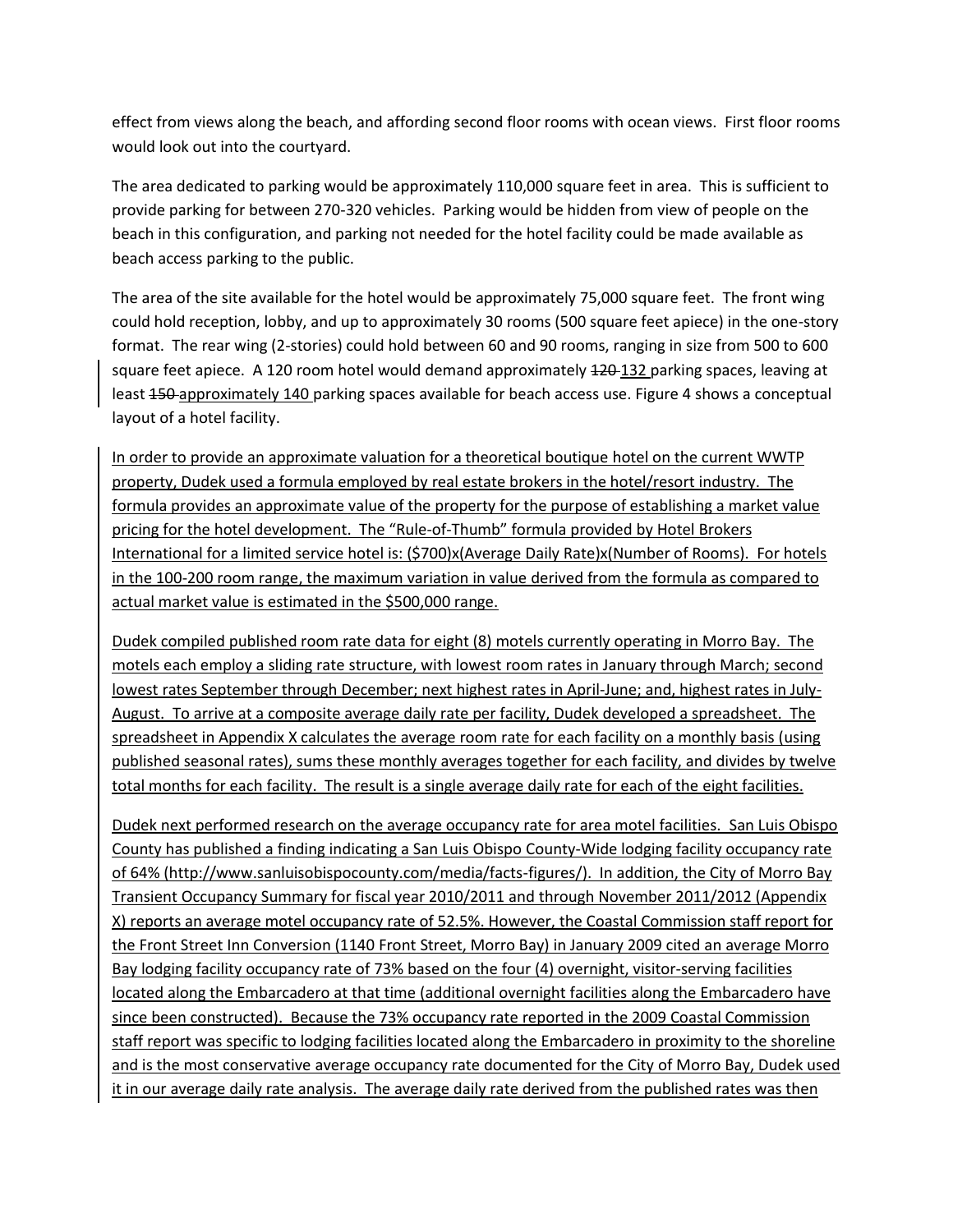multiplied by the average occupancy rate to yield the "effective average daily rate". This effective average daily rate ranges from \$86/day for the most economical lodging facility in Morro Bay, to \$137/day for the most expensive facility.

Employing the valuation formula described above, Ffor a "limited service" hotel, with an average daily room rate of \$6286 (the effective average room rate of the most economical motel), the fully operational 120-room hotel would have an estimated worth between \$5.25 million and \$5.75 million \$7.25 and \$7.75 million; with an average daily room rate of \$137 (the effective average room rate of the most expensive motel), the fully operational 120-room hotel would have an estimated worth between \$11.5 and \$12 million. Subtracting the cost of demolition and construction activities, estimated at approximately \$3 million, the underlying value of the current Site 1 would be estimated at nearly \$3between \$4.25 and \$9 million.<sup>1</sup> As a practical matter, this location for a hotel does not offer desirable proximate amenities such as restaurants and visitor serving attractions which would generally be necessary to command the higher of these effective average daily rates, and therefore the net underlying value should probably be assumed to be closer to \$4.25 million than \$9 million. Also, the WWTP site is surrounded by land uses generally considered incompatible with a hotel, namely the cement plant, high school, and City corporation yard, which would collectively limit the room rate that lodgers would be willing to pay.

## **Mixed Use Visitor Serving Commercial**

l

A similar one story, or one and two story staggered, commercial development could occupy the western half of the WWTP site. Tenants such as convenience grocery, beach apparel, ocean sports equipment rental, snack shop, restaurant would each benefit tourists, beach-goers, and residents alike.

Parking requirements for commercial retail are generally in the range of 4-1 spaces for every 4,000300 square feet, but can be greater for restaurants (1 space for every four seats60 square feet). If parking is proposed to occupy the flood zone area, and the more conservative number of 270 spaces is employed (see discussion under "Boutique Hotel"), then a maximum of approximately 67,000 square feet of retail commercial space could be developed based upon available parking (67,000 square feet divided by one parking space/300 square feet equals 220 parking spaces required, with no restaurant; this would leave an excess of 50 spaces for beach parking or for restaurant parking). The available portion of the site outside the flood area is approximately 75,000 square feet, so 67,000 square feet of retail space could theoretically be accommodated in a single-story format. If a dedicated restaurant space was desired, the overall allowable square footage would could need to be reduced, in order to account for higher parking demands associated with a restaurant. For instance, a 4,000 square foot restaurant would require 67 parking spaces; the balance of 63,000 square feet of retail would require 210 parking spaces; the total requirement of 277 parking spaces might exceed the space available to accommodate parking with an overall 67,000 square foot structure. Please refer to the figures at the

 $^{\rm 1}\,$  The value of the hotel derived from the "Rule-of-Thumb" formula provided by Hotel Brokers International. For a limited service hotel the formula is: (\$700)x(Average Daily Rate)x(Number of Rooms). For hotels in the 100-200 room range, the maximum variation in value from actual market value is estimated in the \$500,000 range. Demolition costs taken from Table 6 in this section, construction costs approximated from "Operations Building" construction costs in Table 6.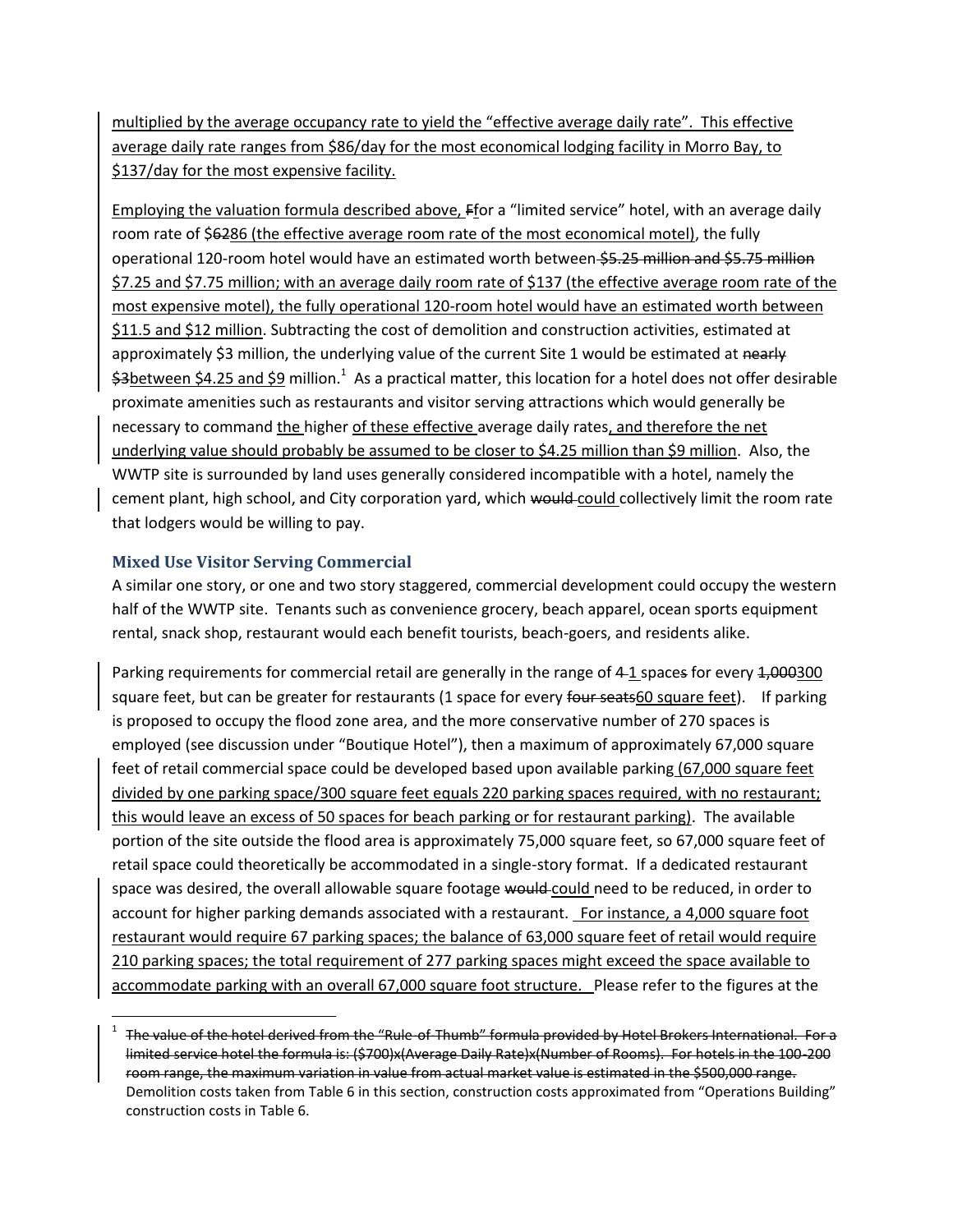end of this report for the conceptual layout of improvements described above, entitled "Alternative Highest & Best Use Concept Plan".

In order to reserve a portion of the parking for beach access, as with the boutique hotel scenario, the square footage should be reduced further. 100 spaces set aside for dedicated beach access parking would lower the number available for a commercial development to approximately 170. This amount of parking could accommodate approximately 42,000 square feet of retail commercial (40,000 square feet of retail and 2,000 square feet of restaurant).

In order to provide an approximate valuation for a theoretical mixed use retail development on the current WWTP property, Dudek used a formula employed by real estate brokers in the commercial property sector. Dudek used the "Gross Rent Multiplier" formula provided by CommercialBanc. The formula is: (Gross Annual Rents)x(Gross Rent Multiplier). From the Morro Bay Multiple Listing Service (MLS), Dudek determined the current Gross Rent Multiplier (GRM) for commercial properties ranges from 7.5 to 8.9. A GRM of "8" was used for this analysis. Also from MLS, the average commercial rent is "\$1/gross square foot".

Using the above formula, Ffor "retail commercial" use, based on 42,000 square feet, the fully operational mixed-use development would have an estimated worth between \$4 million and \$4.25 million; based upon a 67,000 square foot retail commercial facility (which would provide fewer parking spaces for beach goers), the fully operational mixed-use development would have an estimated worth between \$5.25 million and \$5.5 million. Subtracting the cost of demolition and construction activities, estimated at approximately \$3 million, the underlying value of the current Site 1 would be estimated at between approximately \$1 million and \$2.5 million in a mixed-use retail commercial scenario<sup>2</sup>.

## **Expansion of the Adjacent Recreational Vehicle Park**

 $\overline{a}$ 

The City of Morro Bay currently leases land along the western and southern boundary of the WWTP site to Morro Dunes Travel Trailer Park. The leased area is divided into two zones, one for accommodation of recreational vehicle travelers and the other for off-season storage of recreational vehicles, boats, and trailers. The total average annual rent paid by Morro Dunes Travel Trailer Park for their leasehold is \$253,700.00 per year.

The available space on the WWTP site, if the WWTP were to be located to one of the alternate sites, would amount to approximately 40% of the area currently leased to Morro Dunes Travel Trailer Park. In the event the WWTP were to be located to one of the alternate sites, the Morro Dunes Travel Trailer Park could be theoretically expanded onto the vacated WWTP site. Assuming the same revenue per square foot as exists under the current lease, the City could expect to receive average annual rents on

<sup>2</sup> The value of the retail commercial property from the "Gross Rent Multiplier" formula provided by CommercialBanc. The formula is: (Gross Annual Rents)x(Gross Rent Multiplier). From the Morro Bay Multiple Listing Service (MLS), the current Gross Rent Multiplier for commercial properties ranges from 7.5 to 8.9. A GRM of "8" was used for this analysis. Also from MLS, the average commercial rent is "\$1/gross square foot". Demolition costs taken from Table 6 in this section, construction costs approximated from "Operations Building" construction costs in Table 6.